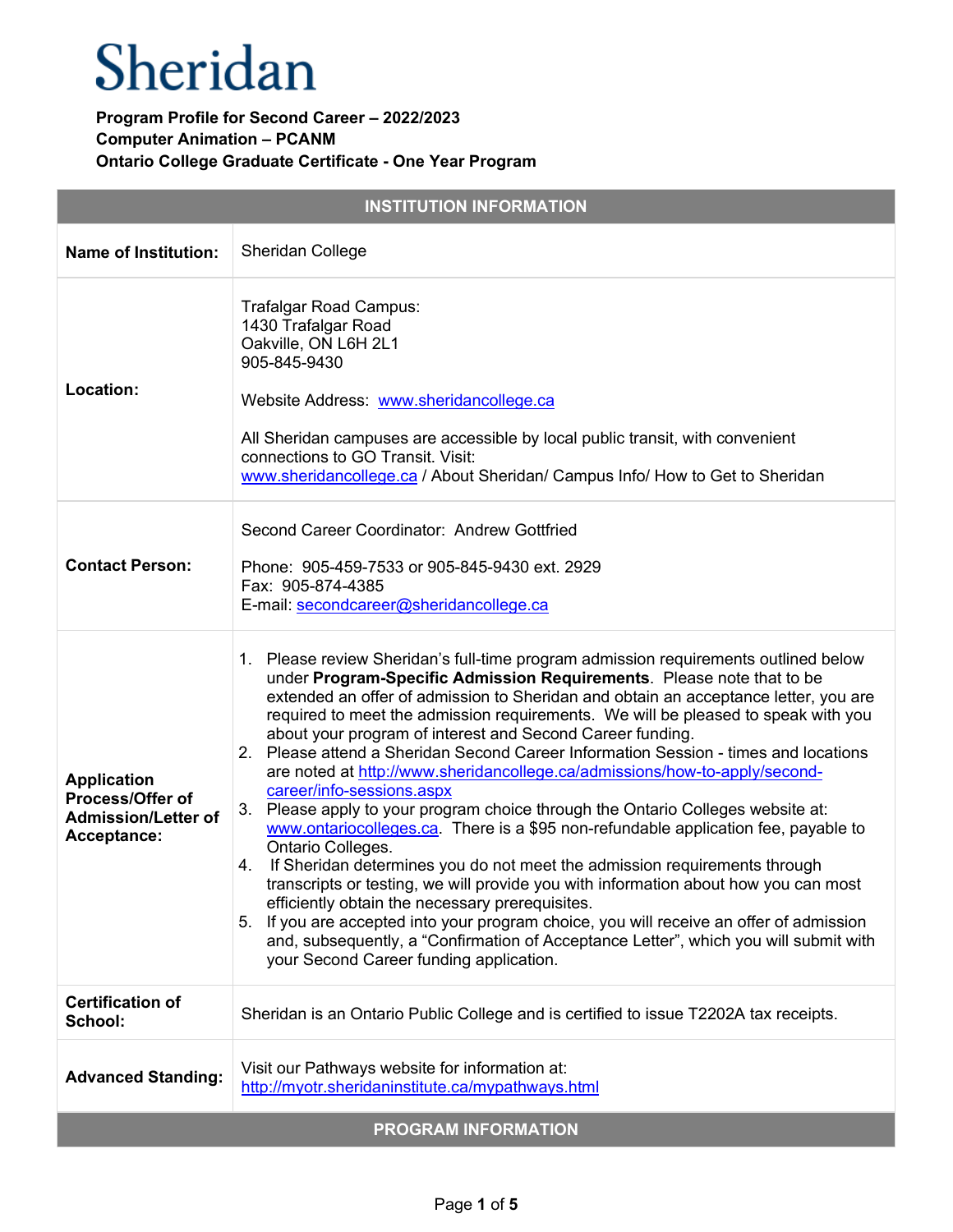| Program Name/<br><b>Credential:</b>                                                                         | <b>Computer Animation</b><br>Ontario College Graduate Certificate                                                                                                                                                                                                                                                                                                                                                                                                                                                                                                                         |
|-------------------------------------------------------------------------------------------------------------|-------------------------------------------------------------------------------------------------------------------------------------------------------------------------------------------------------------------------------------------------------------------------------------------------------------------------------------------------------------------------------------------------------------------------------------------------------------------------------------------------------------------------------------------------------------------------------------------|
| <b>Program-Specific</b><br><b>Admission</b><br><b>Requirements:</b>                                         | https://www.sheridancollege.ca/programs/computer-animation#tab=admission-<br>requirements                                                                                                                                                                                                                                                                                                                                                                                                                                                                                                 |
| <b>Program Offered</b><br><b>SEPTEMBER 2022</b><br><b>Start/End dates by</b><br>semester                    | May 8, 2023<br>Sept. 6, 2022<br>Jan. 9, 2023<br>To<br>3<br>$1$ To<br>$2$ To<br>Aug. 18,<br>Dec. 16, 2022<br>Apr. 21, 2023<br>2023                                                                                                                                                                                                                                                                                                                                                                                                                                                         |
| <b>Program Offered</b><br><b>JANUARY 2023</b><br><b>Start/End dates by</b><br>semester                      | Jan. 9, 2023<br>May 8, 2023<br>Sept. 5, 2023<br>$3$ To<br>To<br>1<br>3 <sup>1</sup><br>  To<br>Apr. 21, 2023<br>Aug. 18, 2023<br>Dec. 15, 2023                                                                                                                                                                                                                                                                                                                                                                                                                                            |
| Program Length/<br><b>Hours/Weeks:</b>                                                                      | This is a 1-year full time program: 3 semesters of 15 weeks each with 1 reading (break)<br>week.<br>Hours per week: 19 (daytime hours between 8:00 a.m. and 6:00 p.m., Monday to<br>Friday; however, please note that in some cases courses may run until 10:00 p.m.)<br>Programs starting in September have a holiday break of approximately 3 weeks.<br>Programs starting in January and May run continuously over 8 months (no summer<br>break), with two weeks between semesters.<br>Students will be notified about their class schedule prior to the beginning of each<br>semester. |
| <b>Class Size:</b>                                                                                          | Approximately 35                                                                                                                                                                                                                                                                                                                                                                                                                                                                                                                                                                          |
| <b>Course Outline:</b>                                                                                      | https://www.sheridancollege.ca/programs/courses/course-outline-search                                                                                                                                                                                                                                                                                                                                                                                                                                                                                                                     |
| <b>Registration Fee:</b><br>(applicable at time of<br>publication - subject<br>to change without<br>notice) | The \$95 non-refundable application processing fee paid to Ontario Colleges covers<br>application processing for one application cycle.                                                                                                                                                                                                                                                                                                                                                                                                                                                   |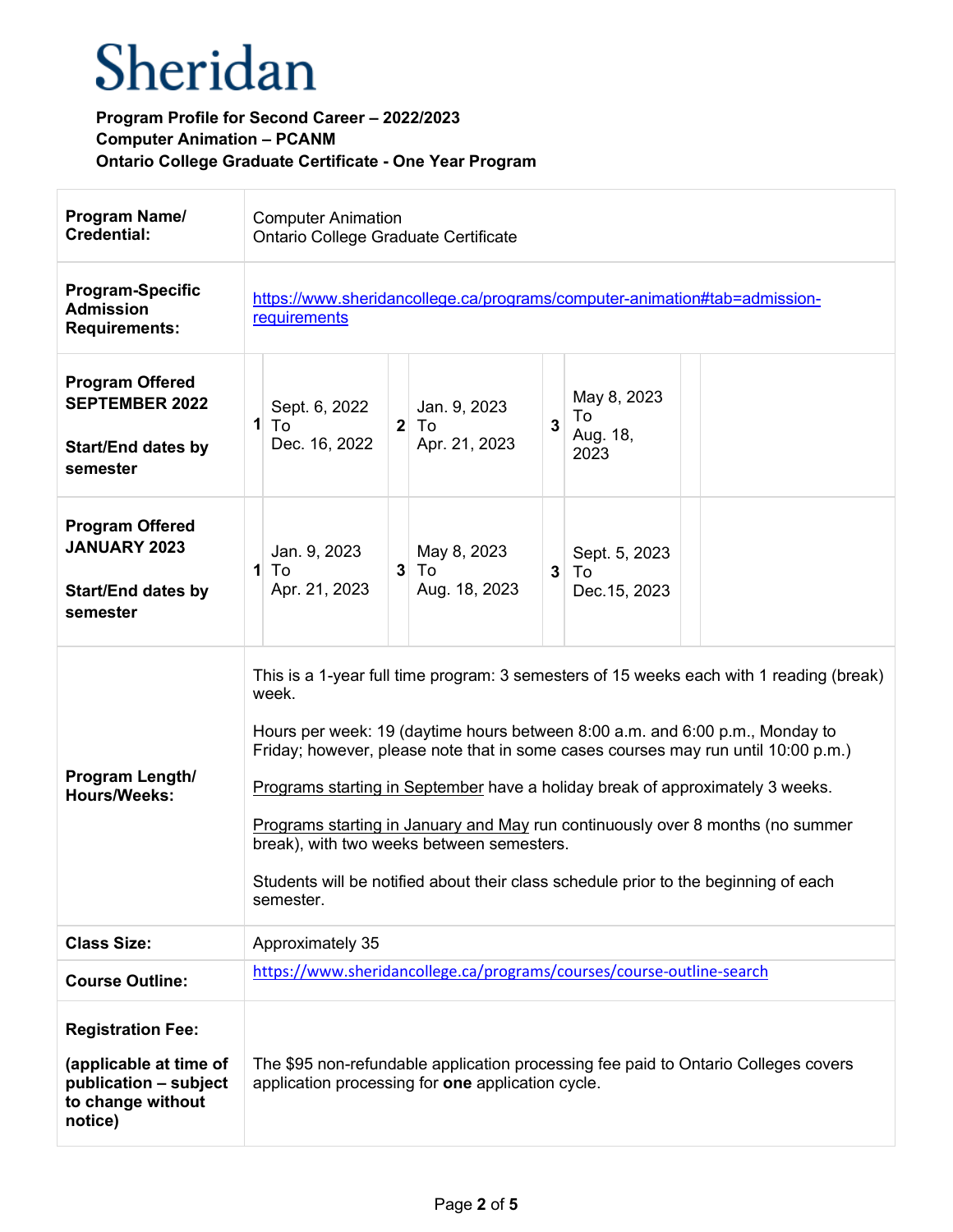| <b>Annual Tuition:</b><br>(applicable at time of<br>publication - subject<br>to change without<br>notice) | https://www.sheridancollege.ca/programs/computer-animation#tab=fees-and-financial-<br>aid<br>Tuition fees are regulated by the Ministry of Advanced Education and Skills<br>Development and a change could be made by action of the Ontario Government.<br>As the Fee Guide is prepared in advance, Sheridan reserves the right to make changes<br>due to errors and omissions. Additional fees will apply for some programs with a<br>modified curriculum. All information provided is current as of publication. |
|-----------------------------------------------------------------------------------------------------------|--------------------------------------------------------------------------------------------------------------------------------------------------------------------------------------------------------------------------------------------------------------------------------------------------------------------------------------------------------------------------------------------------------------------------------------------------------------------------------------------------------------------|
| Parking:<br>(applicable at time of<br>publication - subject<br>to change without<br>notice)               | https://epark.sheridancollege.ca/                                                                                                                                                                                                                                                                                                                                                                                                                                                                                  |
| <b>Book Costs:</b><br>(applicable at time of<br>publication - subject<br>to change without<br>notice)     | Approximately \$630.00 per semester - 5% tax included                                                                                                                                                                                                                                                                                                                                                                                                                                                              |
| <b>Other Costs:</b>                                                                                       | <b>Additional Charges</b><br>Students should expect to pay up to \$500.00 for supplies and materials<br>Locker Fee - \$15 for one semester, \$25 for two semesters, and \$35 for one academic<br>year (September – August). All students must provide their own lock. Payment will be<br>by debit or credit card only.<br>Please note ALL COSTS are approximate and subject to change without notice.                                                                                                              |
| <b>Payment Policy for</b><br><b>Second Career:</b>                                                        | Please refer to your Fees Invoice for tuition deadlines as dates vary depending on<br>when you accept an offer.                                                                                                                                                                                                                                                                                                                                                                                                    |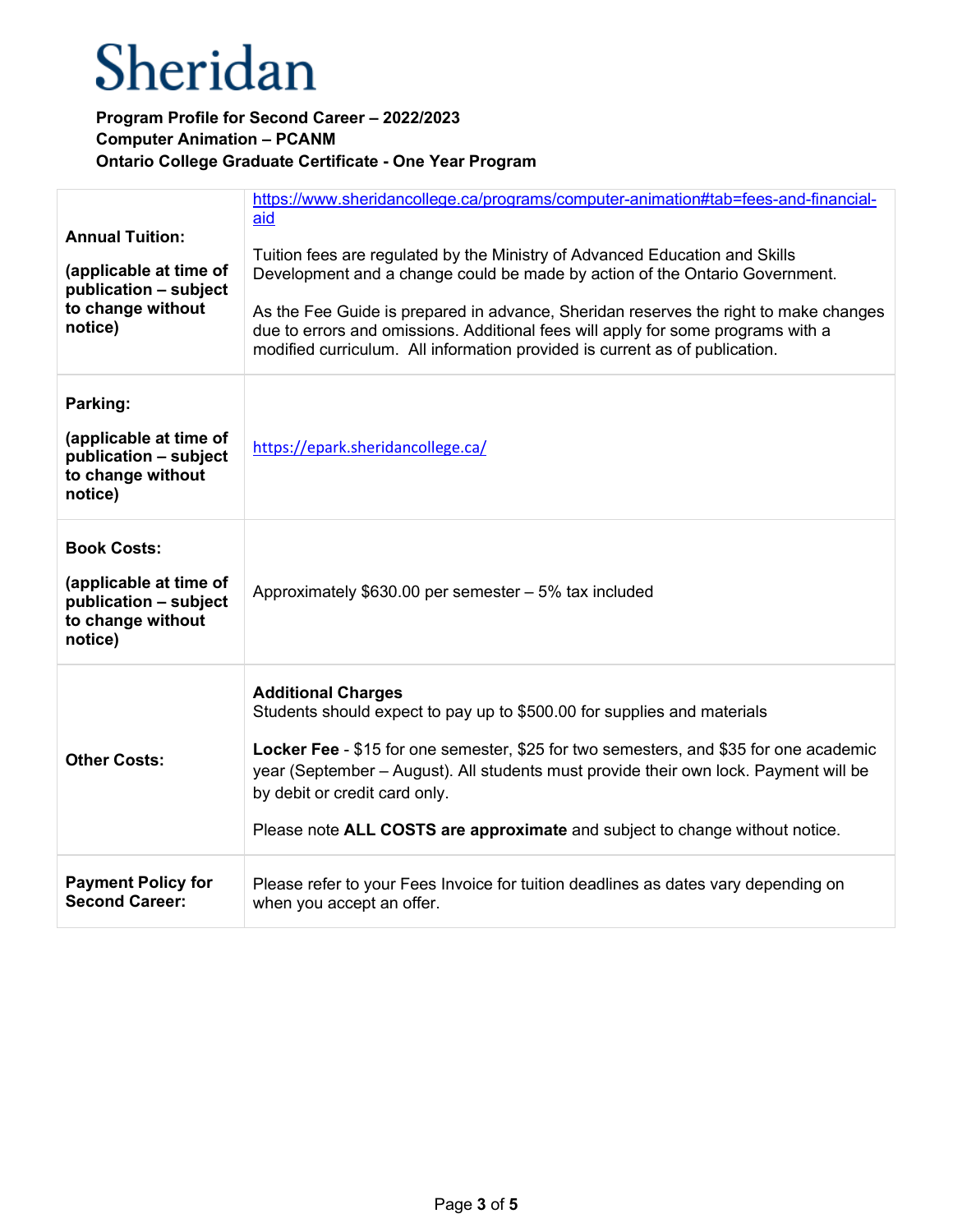| <b>Withdrawal/Refund</b><br>Policy:                              | Students must officially withdraw from Sheridan post-secondary programs via the<br>"Application for Term or Complete Program Withdrawal" form by the 10 <sup>th</sup> day of<br>scheduled classes<br>All fees are subject to a \$500 non-refundable registration charge, in accordance with<br>policy set by the Ministry of Advanced Education and Skills Development.<br>Any refund, less the non-refundable registration charge, will be refunded to the student<br>in the form of a cheque. Students who pay for two or more terms in advance will<br>receive a full refund of second semester fees providing the withdrawal is received prior<br>to the fee payment deadline date of the subsequent term.<br>Please note: As a Second Career-funded student, all refunds are to be returned to<br>your funder. |
|------------------------------------------------------------------|---------------------------------------------------------------------------------------------------------------------------------------------------------------------------------------------------------------------------------------------------------------------------------------------------------------------------------------------------------------------------------------------------------------------------------------------------------------------------------------------------------------------------------------------------------------------------------------------------------------------------------------------------------------------------------------------------------------------------------------------------------------------------------------------------------------------|
| <b>Your Second Career</b><br>and Career<br><b>Opportunities:</b> | https://www.sheridancollege.ca/programs/computer-animation#tab=careers                                                                                                                                                                                                                                                                                                                                                                                                                                                                                                                                                                                                                                                                                                                                              |
| <b>Method of</b><br>Instruction:                                 | Courses are instructor-led. Students will engage in a variety of applied learning and<br>experiential activities and will complete projects.                                                                                                                                                                                                                                                                                                                                                                                                                                                                                                                                                                                                                                                                        |
| <b>Equipment</b><br><b>Availability:</b>                         | Students will have access to computers in open access computer labs.                                                                                                                                                                                                                                                                                                                                                                                                                                                                                                                                                                                                                                                                                                                                                |
| <b>Instructor</b><br><b>Qualifications:</b>                      | Our faculty is hired based on a combination of industry experience and academic<br>qualifications. Most full-time faculty have relevant Master's degrees and/or professional<br>certifications where applicable.<br>Our faculty is provided with opportunities to engage in professional development to<br>ensure currency in their field and proficiency in teaching adults.                                                                                                                                                                                                                                                                                                                                                                                                                                       |
| <b>Curriculum Design:</b>                                        | All programs are designed and kept up to date with input from Program Advisory<br>Committees which include representation from employers and industry organizations.<br>The Centre for Teaching and Learning at Sheridan oversees the design of new<br>programs and courses and maintains a schedule of program review to keep programs<br>up to date.                                                                                                                                                                                                                                                                                                                                                                                                                                                              |